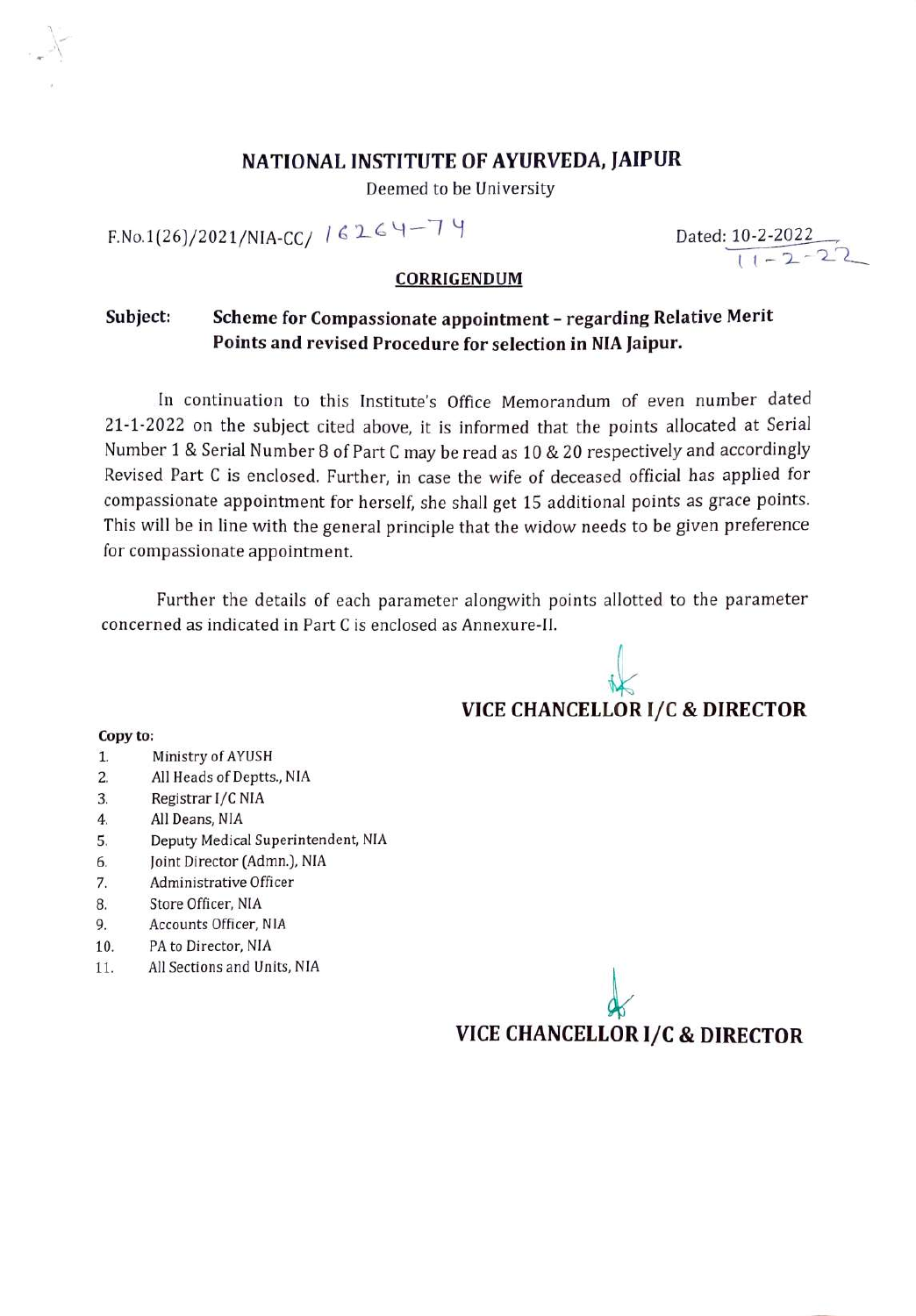# REVISED RELATIVE MERIT POINTS ASSESSMENT ON A 100 POINT-SCALE FOR COMPASSIONATE APPOINTMENT

#### PART-C

| S. No.            | Parameter                                                                                                                                                                                      | Points allotted to the<br>Parameter | Points scored by the Candidate |
|-------------------|------------------------------------------------------------------------------------------------------------------------------------------------------------------------------------------------|-------------------------------------|--------------------------------|
| $\mathbf{1}$      | Family Pension (Basic excluding DA &<br>allowances)                                                                                                                                            | 10                                  |                                |
| $\overline{2}$    | Terminal benefits i.e. Lump Sum amount<br>received by the family on death of Govt.<br>servant (i.e. DCR Gratuity, GPF/Lump sum<br>amount under NPS, LIC/PLI, CGEIGS, Leave<br>encashment etc.) | 10                                  |                                |
| 3                 | Annual income of earning members &<br>income from property                                                                                                                                     | 10                                  |                                |
| $\overline{4}$    | Movable/Immovable Property                                                                                                                                                                     | 10                                  |                                |
| 5                 | Leftover service of deceased                                                                                                                                                                   | 15                                  |                                |
| 6                 | Number of Dependents i.e. Mother or<br>Father, Spouse (House Wife) Only                                                                                                                        | 10                                  |                                |
| $\overline{\tau}$ | Number of Unmarried Daughters                                                                                                                                                                  | 10                                  |                                |
| 8                 | Number of Dependent Minor Children                                                                                                                                                             | 20                                  |                                |
| 9                 | Unmarried major son (Upto 25 years of age)<br>& Dependent major son/daughters i.e.<br>Physically and mentally challenged (without<br>age limit)                                                | 5                                   |                                |

In addition to the above, cases where the wife of deceased official has applied for compassionate appointment for herself, she shall get 15 additional points as grace points. This will be in line with the general principle that the widow needs to be givenpreference for compassionate appointment. $\mathcal{P}$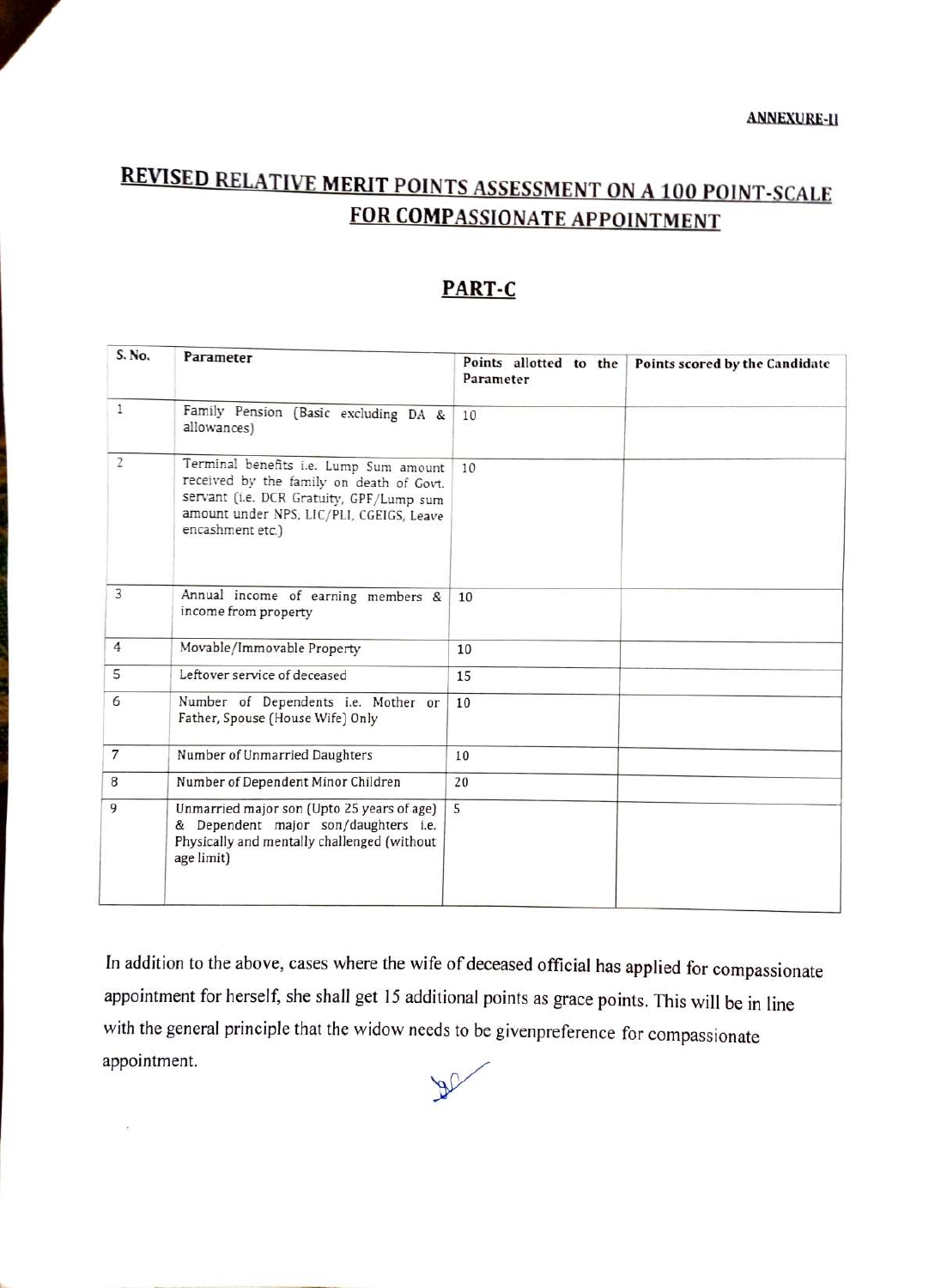## Table for allocation of Points for various attributes based on a 100 point scale for Proforma Cunder Compassionate Appointment

| S. No. | <b>Proposed Slab</b> | <b>Merit Points</b> |
|--------|----------------------|---------------------|
| 1.     | Upto 20,000          | 10                  |
| 2.     | $20001 - 30000$      | 09                  |
| 3.     | 30001 - 40000        | 08                  |
| 4.     | $40001 - 50000$      | 07                  |
| 5.     | $50001 - 60000$      | 06                  |
| 6.     | 60001 & Above        | 05                  |

I. Family Pension (Basic excluding DA & allowances) - (10 Points)

2. Terminal benefits i.e. Lump Sum amount received by the family on death of Govt. servant (i.e. DCR Gratuity, GPF/Lump sum amount under NPS, LIC/PLI, CGEIGS, Leave encashment etc.) (10 Points) Leave encashment etc.)

| For post 01.01.2016 death<br>cases | For death cases between<br>01.01.2006 to 31.12.2015 | For pre 01.01.2006<br>death cases | Weightage<br><b>Points</b> |
|------------------------------------|-----------------------------------------------------|-----------------------------------|----------------------------|
| Upto 10,00,000                     | Upto 4,50,000                                       | Upto 1,00,000                     | 10                         |
| 10,00,001 -15,00,000               | 4,50,001 -5,25,000                                  | $1,00,001 - 1,20,000$             | 09                         |
| 15,00,001 -20,00,000               | 5,25,001 -6,00,000                                  | $1,20,001 - 1,40,000$             | 08                         |
| 20,00,001 -25,00,000               | $6,00,001 - 6,75,000$                               | $1,40,001 - 1,60,000$             | 07                         |
| 25,00,001 -30,00,000               | 6,75,001 -7,50,000                                  | $1,60,001 - 1,80,000$             | 06                         |
| 30,00,001 -35,00,000               | 7,50,001-8,25,000                                   | $1,80,000 - 2,00,000$             | 05                         |
| 35,00,001 -40,00,000               | 8,25,001 -9,00,000                                  | 2,00,001 -2,20,000                | 04                         |
| 40,00,001 -45,00,000               | 9,00,001 -09,75,000                                 | $2,00,001 - 2,40,000$             | 03                         |
| 45,00,001 -50,00,000               | $9,75,001 - 10,50,000$                              | 2,40,001 -2,60,000                | 02                         |
| 50,00,001 & Above                  | 11,25,001& Above                                    | 3,00,001 & Above                  | 01                         |

3. Annual income of earning members & income from property (10 Points)

 $\frac{1}{2}$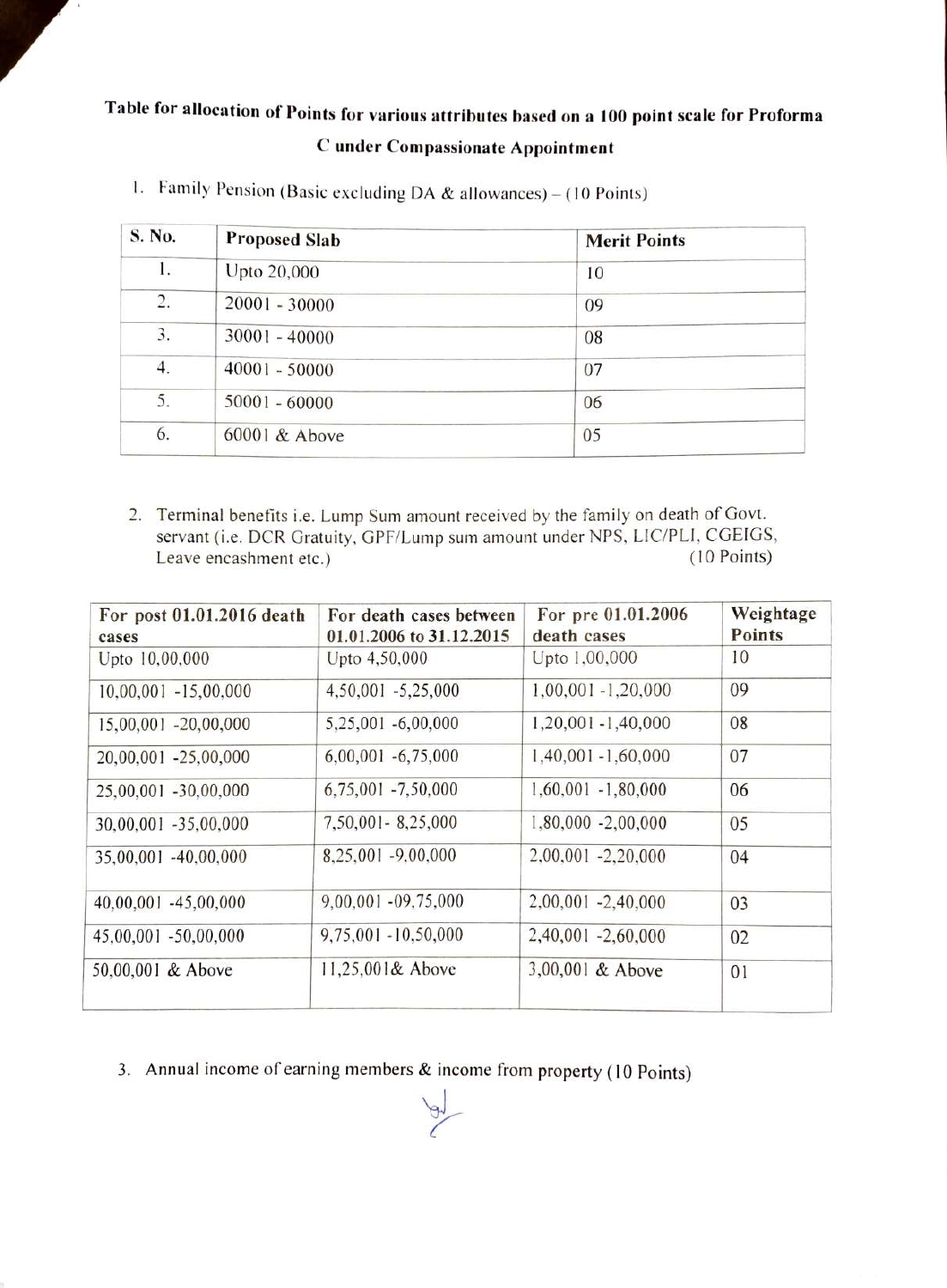| S. No. | <b>Annual Income</b>  | <b>Weightage Points</b> |
|--------|-----------------------|-------------------------|
| 1.     | Nil                   | 10                      |
| 2.     | $1 - 1,05,000$        | 08                      |
| 3.     | $1,05,001 - 1,35,000$ | 06                      |
| 4.     | $1,35,001 - 1,65,000$ | 04                      |
| 5.     | $1,65,001 - 1,95,000$ | 02                      |
| 6.     | 1,95,001 & Above      | $00\,$                  |

### 4. Movable/Immovable Property (10 Points)

| S. No. | Proposed Slab           | <b>Weightage Points</b> |
|--------|-------------------------|-------------------------|
| l.     | Nil To 5,00,000         | 10                      |
| 2.     | $5,00,001 - 10,00,000$  | 08                      |
| 3.     | $10,00,001 - 15,00,000$ | 06                      |
| 4.     | $15,00,001 - 20,00,000$ | 04                      |
| 5.     | 20,00,001 & Above       | 02                      |

#### 5. Leftover service of deceased (15 Points)

| Left over<br>service of<br>deceased | Weightage<br><b>Points</b> | Left over<br>service of<br>deceased | Weightage<br><b>Points</b> | Left overservice<br>ofdeceased | Weightage<br>Points |
|-------------------------------------|----------------------------|-------------------------------------|----------------------------|--------------------------------|---------------------|
| Upto 2 years                        | 01                         | Upto12 years                        | 06                         | Upto 22 years                  | 11                  |
| Upto 4years                         | 02                         | Upto14 years                        | 07                         | Upto 24 years                  | 12                  |
| Upto 6 years                        | 03                         | Upto16 years                        | 08                         | Upto 26 years                  | 13                  |
| Upto 8 years                        | 04                         | Upto18 years                        | 09                         | Upto 28 years                  | 14                  |
| Upto 10 years                       | 05                         | Upto 20 years                       | 10                         | 30 years & above               | 15                  |

6. Number of Dependents i.e. Mother or Father, Spouse (House Wife) Only (10 Points)

|         | 0. Number of Dependence not |                         |
|---------|-----------------------------|-------------------------|
| SI. No. | No. of Dependents           | <b>Weightage Points</b> |

 $\overline{\beta}$